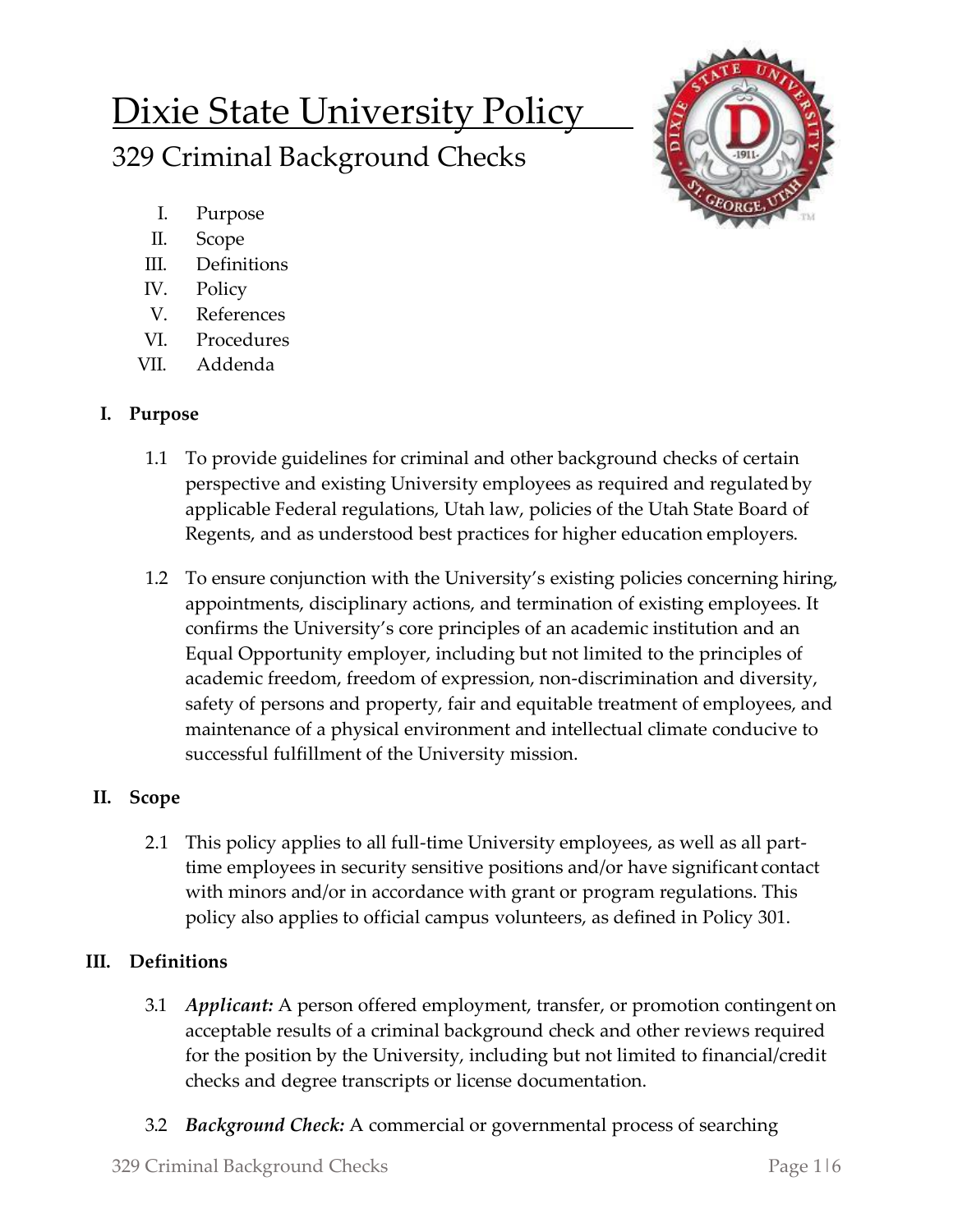records to determine no less than whether an individual has been convicted of criminal conduct anywhere in the U.S. within no less than the last seven (7) years. The University may choose to specify a longer time period, search in one or more foreign countries, and/or seek additional information such as arrests, financial/credit information, or other evidence including character issues as part of a background check.

- 3.3 *Diminished Capacity Adult:* A person age 21 or older who lacks decisionmaking capacity which requires, to greater or lesser degree: 1) possession of a set of values and goals; 2) the ability to communicate and to understand information; and 3) the ability to reason and to deliberate about one's choices.
- 3.4 *Employee:* A member of the faculty or staff of Dixie State University who receives compensation for work or services from funds controlled by the University, regardless of the source of the funds, the duties of the position, the amount of compensation paid, or the percent of time worked.
- 3.5 *Minor:* For the purposes of this policy, defined as a person younger than21 years of age.
- 3.6 *Reasonable Cause:* When the known facts and circumstances are sufficient for a reasonable person to believe that an existing employee in his or her capacity as a University employee poses, or an applicant for such a position, would pose a significant risk of physical, emotional, financial, or other loss or harmto persons, property, or the institution and/or to believe that a background check will reveal a report of a crime of the type that poses such a significant risk of harm.
- 3.7 *Security Sensitive Positions:* Positions with duties that require, provide for, or encompass the potential to incur human, financial, property, or other loss or harm to the University and/or its constituents. A security sensitive position includes one or more of the following elements:
	- 3.7.1 Access to children, including child care, DSU preschool, or diminished capacity adults; relationships with students where exceptional trust and responsibility are involved, such as coaches, counselors, health care providers, and residence hall personnel;
	- 3.7.2 Responsibility for providing direct medical care, treatment, or counseling and/or access to pharmaceuticals, toxins, or otherhazardous or controlled substances;
	- 3.7.3 Direct access to laboratory materials or other property that have the potential of being diverted from their proper use either for financial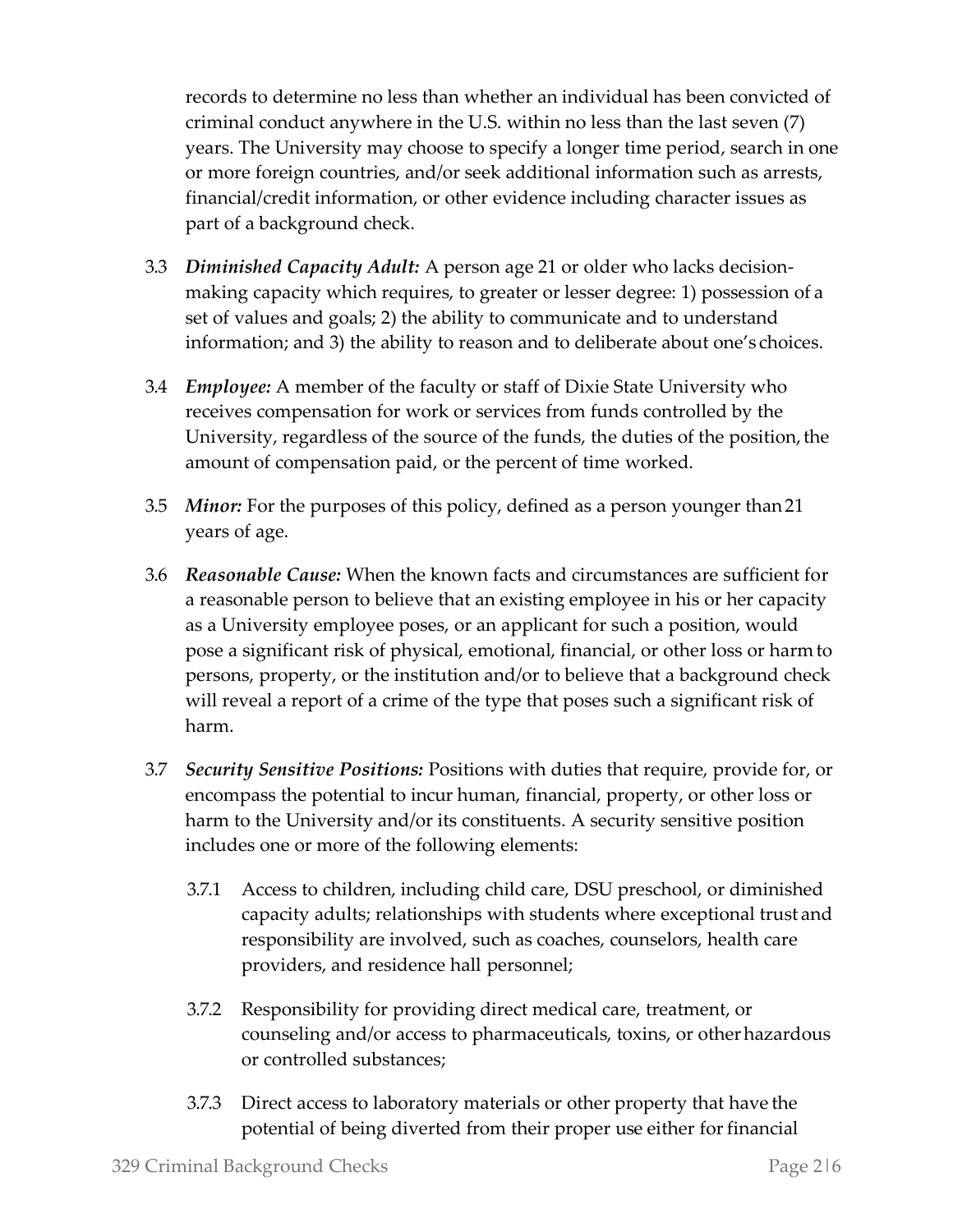gain or for harmful, dangerous, or illegal purposes;

- 3.7.4 Decision-making authority for committing University funds or financial resources through contracts and commitments and/or direct access to or responsibility for handling cash, checks, credit/debit cards or cash equivalents, University property, disbursements, or receipts;
- 3.7.5 Access to building and/or residence hall master keys or control systems;
- 3.7.6 Access to confidential information or sensitive personal information such as employment, health, donor, financial and other records, including data that could facilitate identity theft;
- 3.7.7 Access to and responsibility for the maintenance, upgrading, andrepair of the University's computer networks and/or information technology systems;
- 3.7.8 Responsibility for police, security, guard or similar services, or for other significant health and safety issues.
- 3.8 *Significant Contact with Minors:* Employment where there is a reasonable expectation that in the course of the normal, routine responsibilities of the position, the employee and a minor will interact on a one-on-one basis. For examples, instructors with office hour consultations, mentors, tutors, counselors, testing center employees, coaches, camp employees, and advisors could all reasonably expect to interact one-on-one with students as a normal, routine part of their work and hence would have "significant" contact" with one or more minor persons during the course of employment.
- 3.9 *Official Campus Volunteers:* Unpaid workers in academic or non-academic University-sponsored programs, including instructors in credit or non-credit courses, officially recognized through volunteer or non-employee paperwork completed with Human Resources.

#### **IV. Policy**

4.1 Dixie State University requires background checks, as a condition of employment, for any new full-time hire, part-time hire, or official campus volunteer that involves significant contact with minors or is considered to be security sensitive by the University. Background checks can be conducted by a commercial entity or government agency, at the University's discretion, and facilitated by Human Resources at the time of hiring.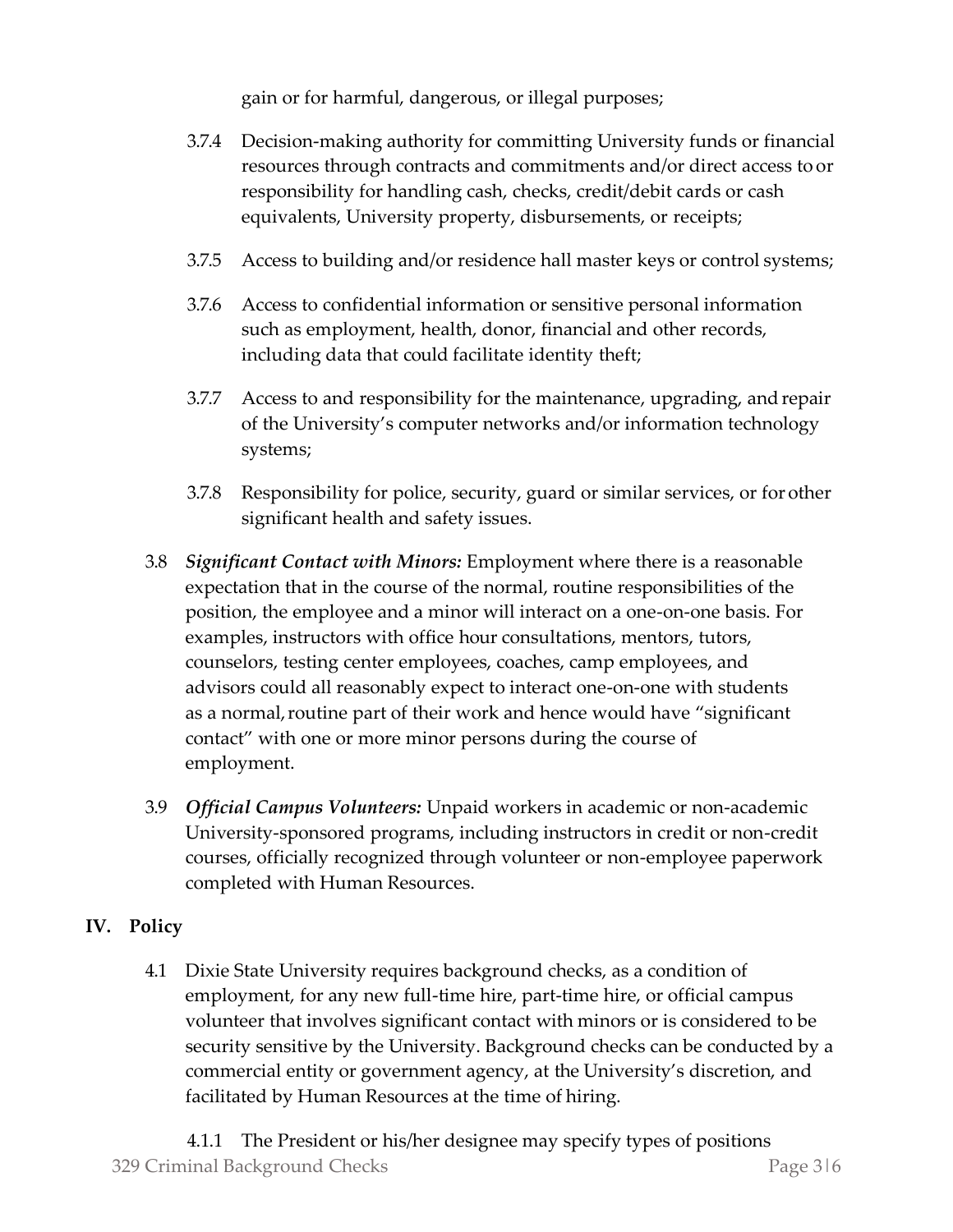governed by these requirements and/or exempt certain part-time or temporary positions from the requirement insofar as such exemption is not inconsistent with Utah law or the policies of the Utah State Board of Regents. An applicant exempted from a background check may be required to self-disclose any criminal background.

- 4.1.2 New hires for, or existing employees in, specific positions may be required to consent to a fingerprint background check by the Utah Bureau of Criminal Identification, the Federal Bureau of Investigation, or other governmental or commercial entity.
	- 4.1.2.1 Each faculty member, including new hires and existing full-time, part-time, and adjunct faculty, who is assigned to teach concurrent enrollment students, will be required to undergo a fingerprint background check with the Utah Bureau of Criminal Identification. The fingerprint background check must have been conducted within the previous five years of the beginning of the semester in which the faculty member is assigned to teach any concurrent enrollment students.
	- 4.1.2.2 Current employees of the Washington County School District will be considered to have fulfilled the background check requirements associated with instruction of concurrent enrollment students by meeting the District's background check requirement.
- 4.2 The University may designate security sensitive positions, including those with access to sensitive personal information or responsibility for University or other funds as requiring a financial/credit check in addition to the criminal background check.
- 4.3 The University does not require employees, nor the hiring department, to pay the cost of any criminal background check as a condition of employment unless the department is requesting a background check be completed that does not meet the criteria as outlined in section 4.1. In this case, the hiring department will cover the cost of the background check.
- 4.4 All background check information is to be treated as part of the employee's personnel file with access to the information limited to those individuals needing access to make employment decisions.
- 4.5 If a position requires academic attainment, professional or occupational licensure, the employee is responsible for submitting official transcripts, licensing documentation, or other professional credentials in a timely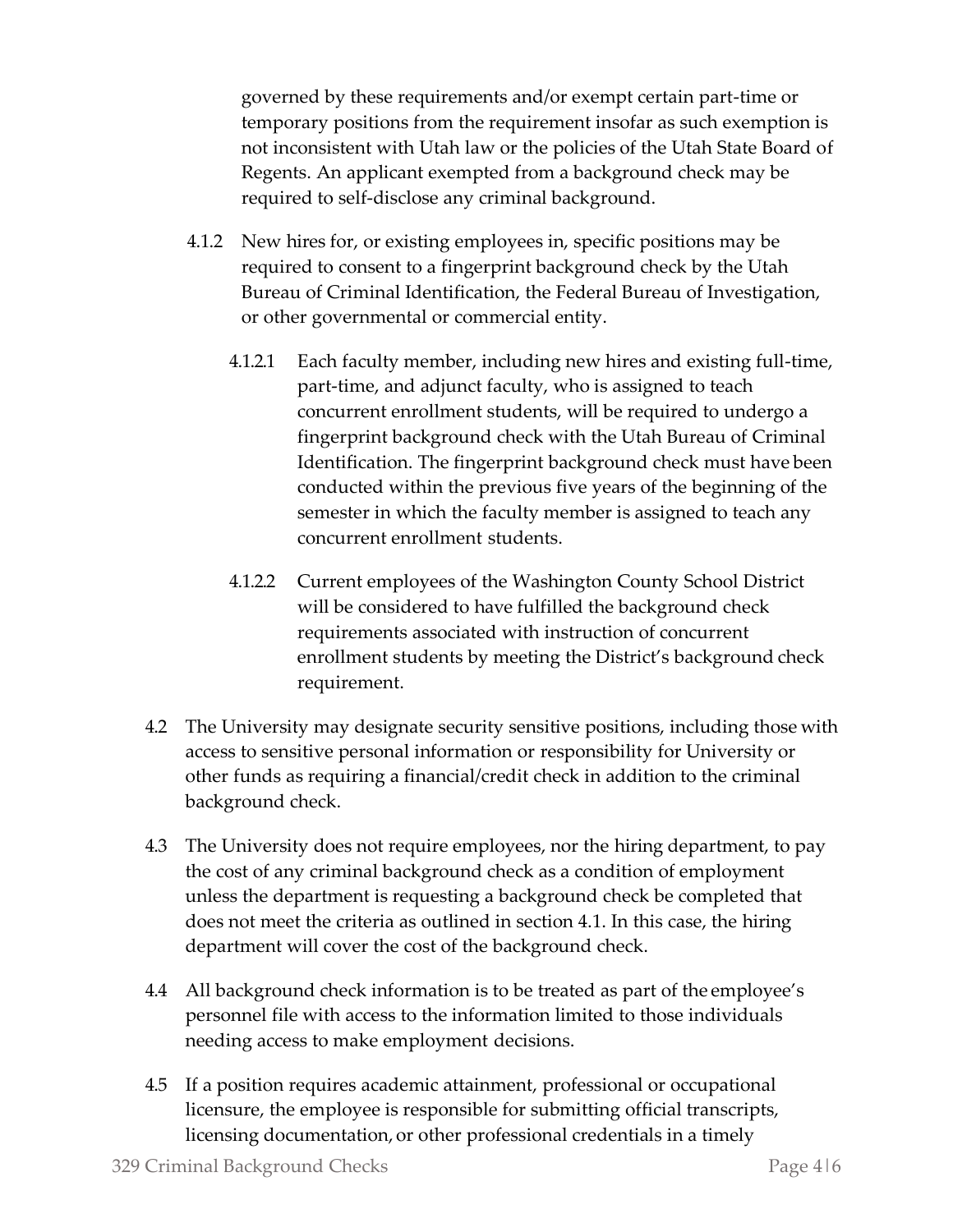manner prior to the start of employment, before any associated rank advancement or promotion becomes official, or as required by the relevant Vice President or by Human Resources.

- 4.5.1 Employees required to hold a professional or occupational license must provide written notice to their immediate supervisor within five (5) business days upon learning of any investigation, disciplinary action, suspension, or termination initiated by the relevant licensing board or equivalent regulatory body.
	- 4.5.1.1 The supervisor must forward such written notice to the Executive Director of Human Resources.
	- 4.5.1.2 Investigation or disciplinary action of a professional or occupational license may constitute an offense sufficient to warrant disciplinary action pursuant to DSU Policy 372: Corrective and Disciplinary Action.
	- 4.5.1.3 Suspension or termination of a professional or occupational license may result in dismissal from employment.

#### **V. References**

- 5.1 DSU Policy 301: Personnel Definitions
- 5.2 DSU Policy 372: Corrective and Disciplinary Action
- 5.3 DSU Policy 373: Termination and Reduction in Workforce
- 5.4 Utah Code 53A-3-410 Criminal Background Checks on School Personnel
- 5.5 Utah Code 53B-1-110 Higher Education Criminal Background Checks
- 5.6 Utah State Board of Regents Policy R165 Concurrent Enrollment
- 5.7 Utah State Board of Regents Policy R847 Criminal Background Checks
- 5.8 Fair Credit Reporting Act 15 U.S.C. 1681 et seq.

#### **VI. Procedures**

6.1 The background check process is originated by Human Resources at the time of the employment offer. Associated paperwork (including notice of rights under the Fair Credit Reporting Act) is sent to the new hire for completion prior to the hire date.